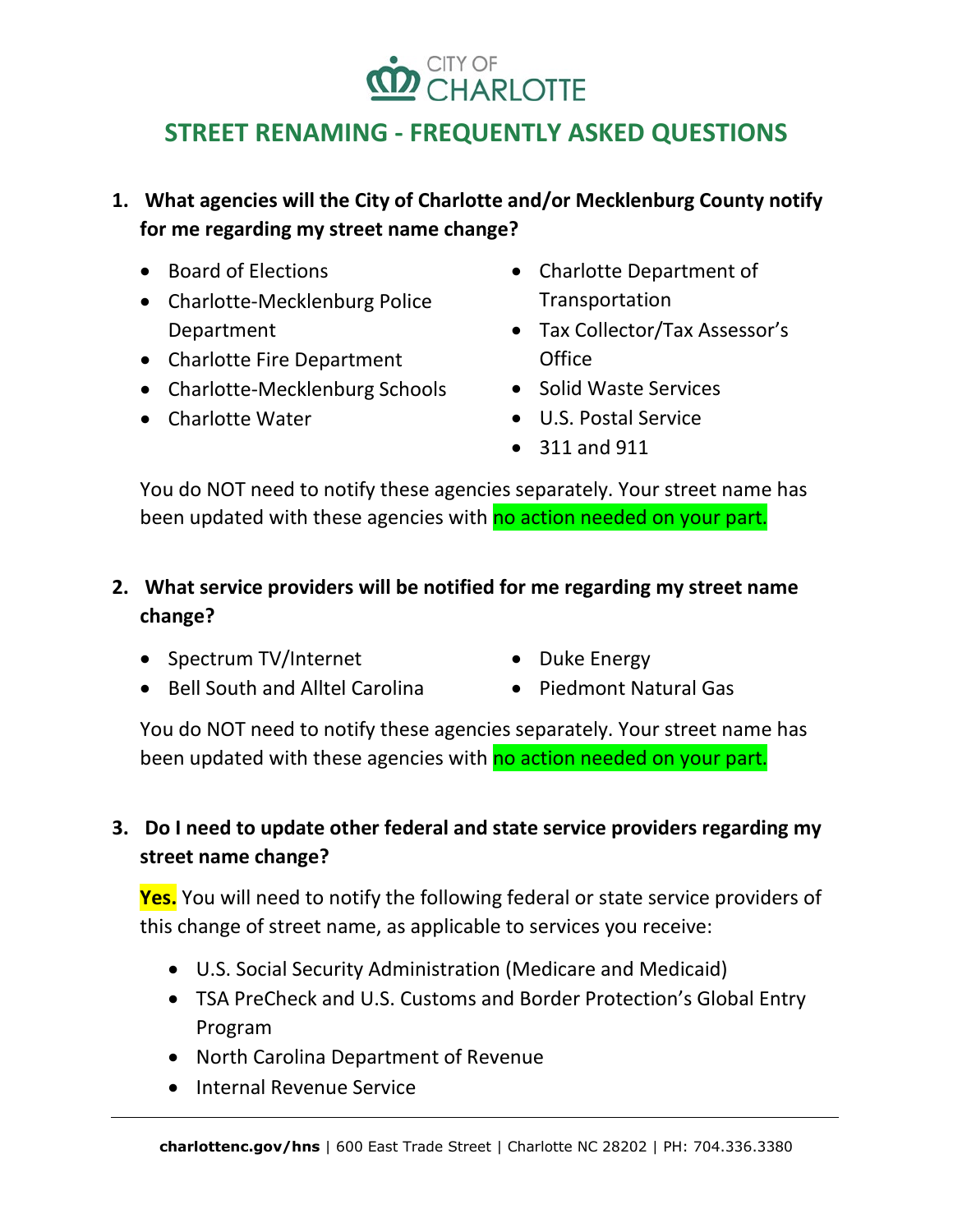The procedure for updating this information will be the same as if you have physically moved. Most changes can be made over the phone or online.

## **4. Will I need to update my property deed following this change of street name?**

Property deeds are referenced by the Parcel Number and legal description, not the street address. There is no need to make changes to the deed of any property you own as a result of this street name change. no action needed on your part.

#### **5. Will I need to update my driver's license?**

**Yes, when it is up for renewal.** As the street name change is the result of a government action and not the result of physically moving to a new address, any changes to your vehicle registration and/or driver's license can be made when those items are up for regular renewal. You do not need to change any DMV documentation at this time.

## **6. Will I need to update my street name with private service providers, such as my bank, cable providers, etc?**

**Yes.** Any private company including banks, credit cards, cable or internet providers other than Spectrum, magazine or newspapers, or online shopping sites, will need to be contacted directly by you to update your information. Many of these providers now offer the ability to update your information online or by phone; please call your service provider for the best method to update this information.

#### **7. Will I need to notify my friends and family of my new street name?**

**Yes.** You will need to let friends and family know of your new street name, whether you're expecting a package or a visit.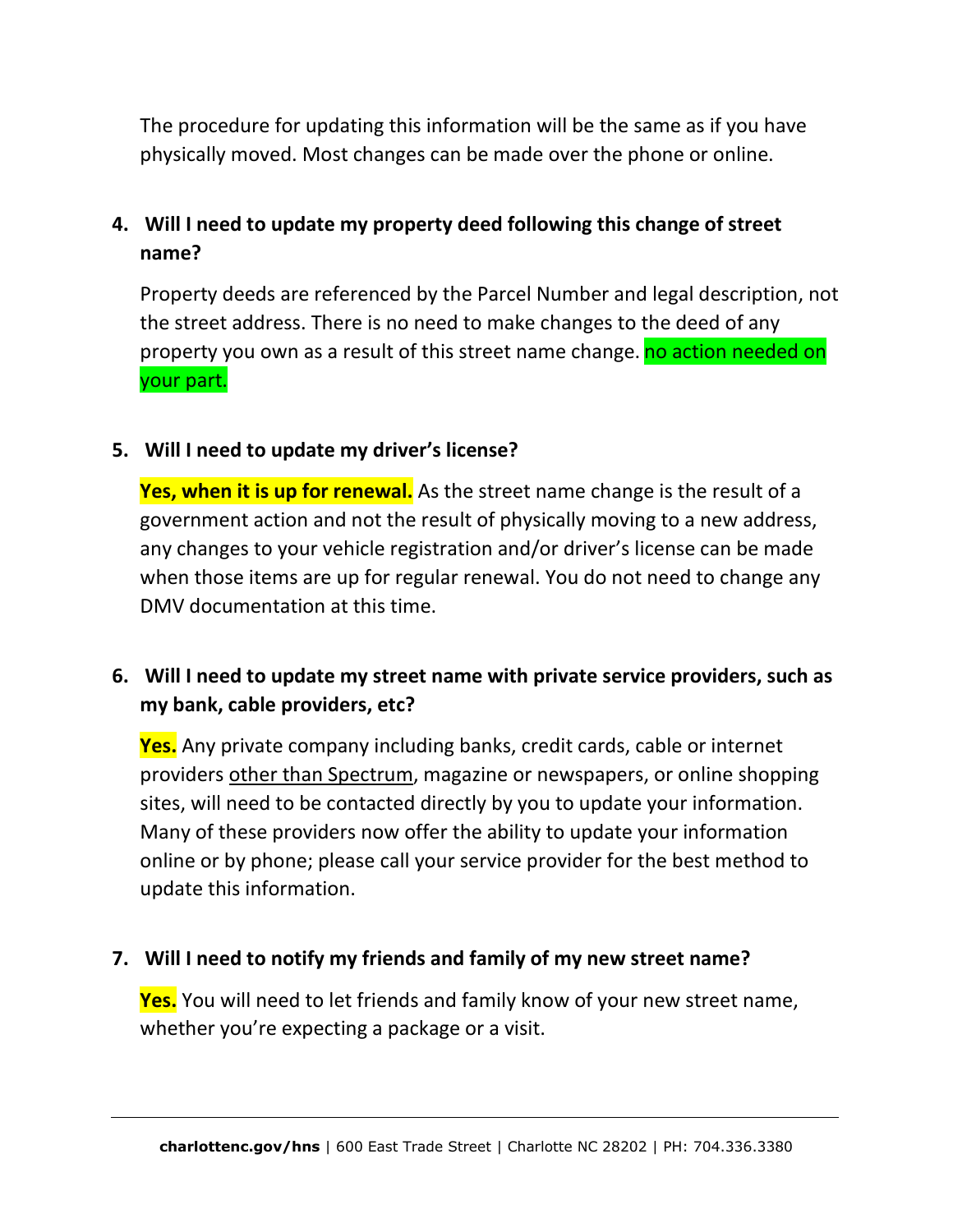## **8. Do I need to physically visit the office of my service providers to change my street name?**

Most changes can be made over the phone or online. It may be helpful to have any relevant information, such as account numbers, handy when making the call.

#### **9. Will I need to update my street name immediately?**

You may begin updating your street name with your service providers **up to two weeks prior to the effective date** of the street name change. Any billing agencies should be prioritized. USPS will forward all mail for up to one (1) year following the effective date.

## **10. Will technical support be provided to residents who need assistance updating their street name?**

**Yes!** The City and our partners are committed to providing support to make this transition as smooth as possible. Due to privacy laws, the City cannot make changes with private companies on your behalf, but we can be present with you while making changes, provide technology support, and more. To notify the city of your need for support please contact Millicent Powell at 704- 432-6814.

#### **11. I am a business owner. What items do I need to update?**

In addition to any other relevant private service providers, business owners should also consider updating the following items, as applicable to your business:

- Business listing on Google and navigational maps
- Website
- Business cards
- Promotional items
- Clients or customers
- Social media
- Directory listings
- Vendors